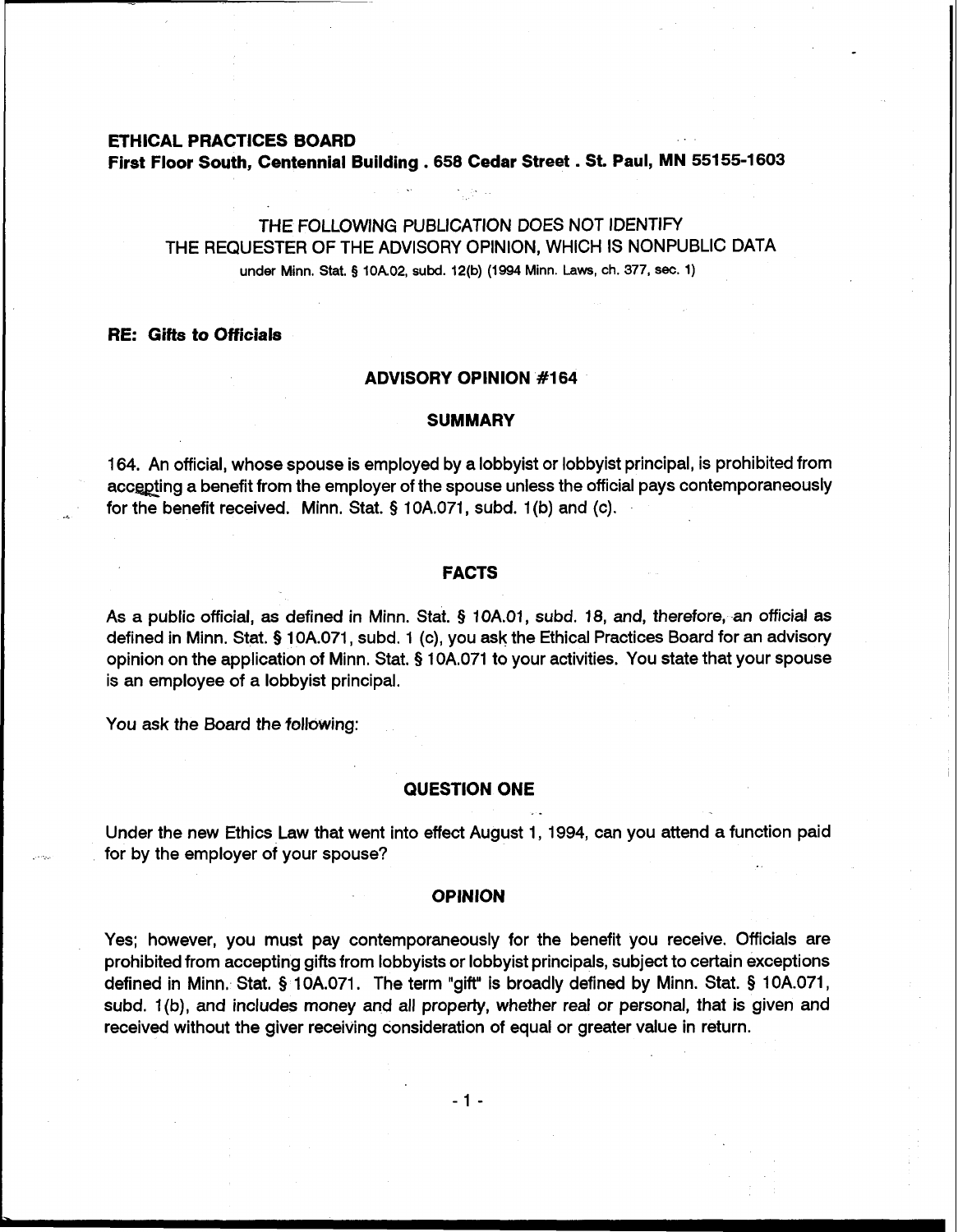#### **QUESTION TWO**

If you, a public official, accompany your spouse on a business trip, are you allowed to accept any meals, airfare, or use of hotel rooms that are paid for by your spouse's employer, a lobbyist principal?

#### **OPINION**

No. See response to Question One, above.

**Issued:**  $q - 15 - 1999$ 

John L. Holahan, Jr., Chair Ethical Practices Board

#### **PERTINENT STATUTES**

Minn. Stat. § 1 OA.O1 DEFINITIONS provides:

Subd. 11. (a) "Lobbyist" means an individual:

(1) engaged for pay or other consideration, or authorized to spend money by another individual, association, political subdivision, or public higher education system, who spends more than five hours in any month or more than \$250, not including the individual's own travel expenses and membership dues, in any year, for the purpose of attempting to influence legislative action or administrative action, or the official action of a metropolitan governmental unit, by communicating or urging others to communicate with public or local officials.

Subd. 18. "Public official" means any:

(a) member of the legislature;

...

 $\sim$   $\sim$ 

(b) constitutional officer in the executive branch and the officer's chief administrative deputy;

(c) member, chief administrative officer or deputy chief administrative officer of a state board or commission which has at least one of the following powers: (i) the power to adopt, amend or repeal rules, or (ii) the power to adjudicate contested cases or appeals;

(d) commissioner, deputy commissioner, or assistant commissioner of any state department as designated pursuant to section 15.01 ;

(e) individual employed in the executive branch who is authorized to adopt, amend or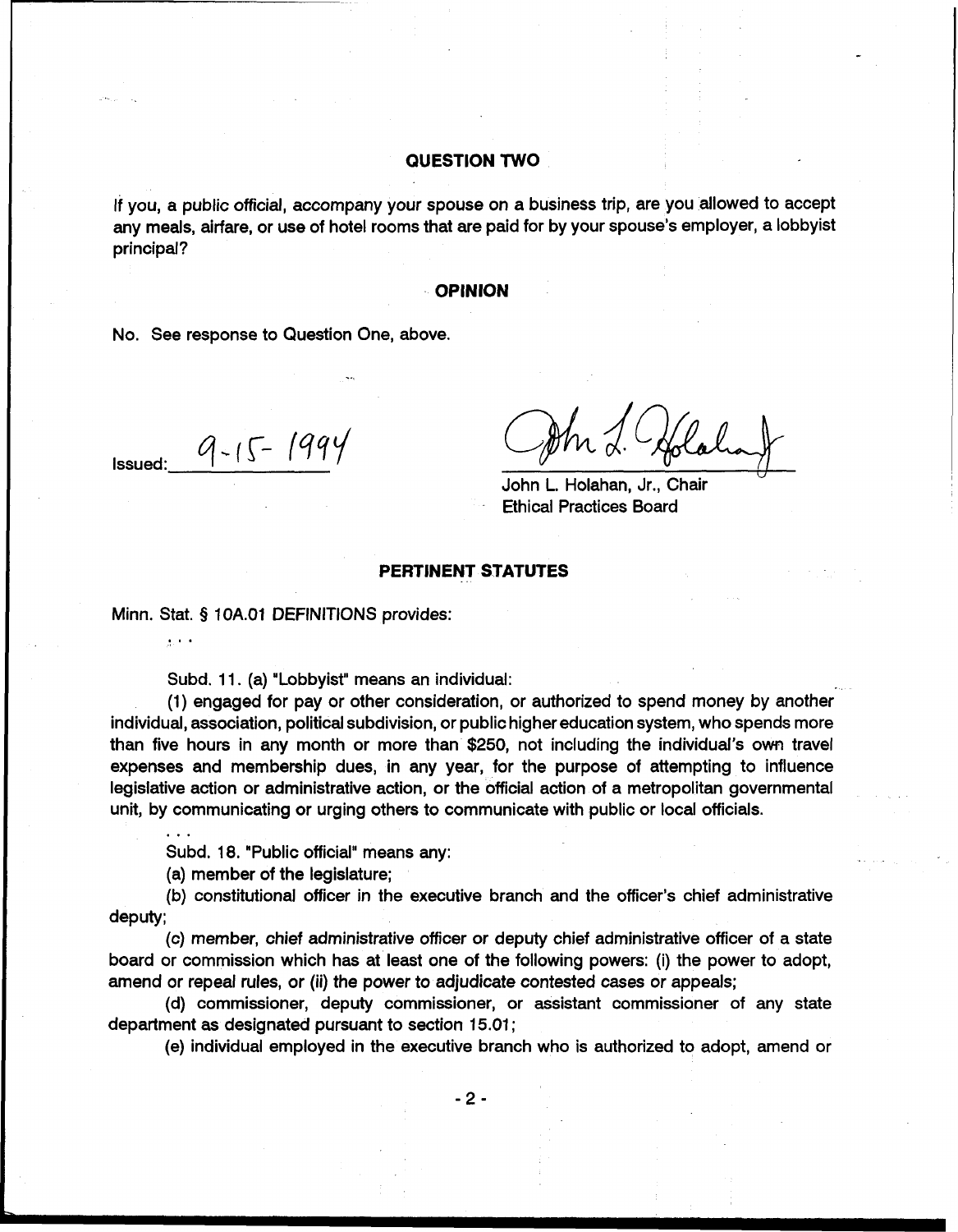repeal rules or adjudicate contested cases;

(9 executive director of the state board of investment;

(g) executive director of the Indian affairs intertribal board;

(h) commissioner of the iron range resources and rehabilitation board;

(i) commissioner of mediation services;

**(j)** deputy of any official listed in clauses (e) to (i);

(k) judge of the workers' compensation court of appeals;

(I) administrative law judge or compensation judge in the state office of administrative hearings or referee in the department of jobs and training;

(m) solicitor general or deputy, assistant or special assistant attorney general;

(n) individual employed by the legislature as secretary of the senate, chief clerk of the house, revisor of statutes, or researcher, legislative analyst, or attorney in the office of senate counsel and research or house research;

(0) member or chief administrative officer of the metropolitan council, regional transit board, metropolitan transit commission, metropolitan waste control commission, metropolitan parks and open spaces commission, metropolitan airports commission or metropolitan sports facilities commission;

(p) the director of the racing commission, the director of the gambling control board, the director of the state lottery, and the deputy director of the state lottery;

(q) director or the division of gambling enforcement in the department of public safety;

(r) member or executive director of the higher education facilities authority; or

(s) member of the board of directors or president of the Minnesota world trade center corporation.

. . . .<br>Subd. 28. Principal. "Principal" means an individual or association that:

(1) spends more than \$500 in the aggregate in any calendar year to engage a lobbyist, compensate a lobbyist, or authorize the expenditure of money by a lobbyist; or

(2) is not included in clause **(1)** and spends a total of at least \$50,000 in any calendar year on efforts to influence legislative action, administrative action, or the official action of governmental units, as described in section 10A.04, subdivision 6.

Laws of 1994, Ch. 377, sec. 5, created Minn. Stat. **5** 10A.071 CERTAIN GIFTS BY LOBBYISTS AND PRINCIPALS PROHIBITED which provides:

Subdivision 1. **Definitions.** (a) The definitions in this subdivision apply to this section.

**(b)** "Gift" means money, real or personal property, a service, a loan, a forbearance or forgiveness of indebtedness, or a promise of future employment, that is given without the giver receiving consideration of equal or greater value in return.

(c) "Official" means a public official, an employee of the legislature, or a local official of a metropolitan governmental unit.

Subd. 2. **Prohibition.** A lobbyist or principal may not give a gift or request another to give a gift to an official. An official may not accept a gift from a lobbyist or principal.

 $-3-$